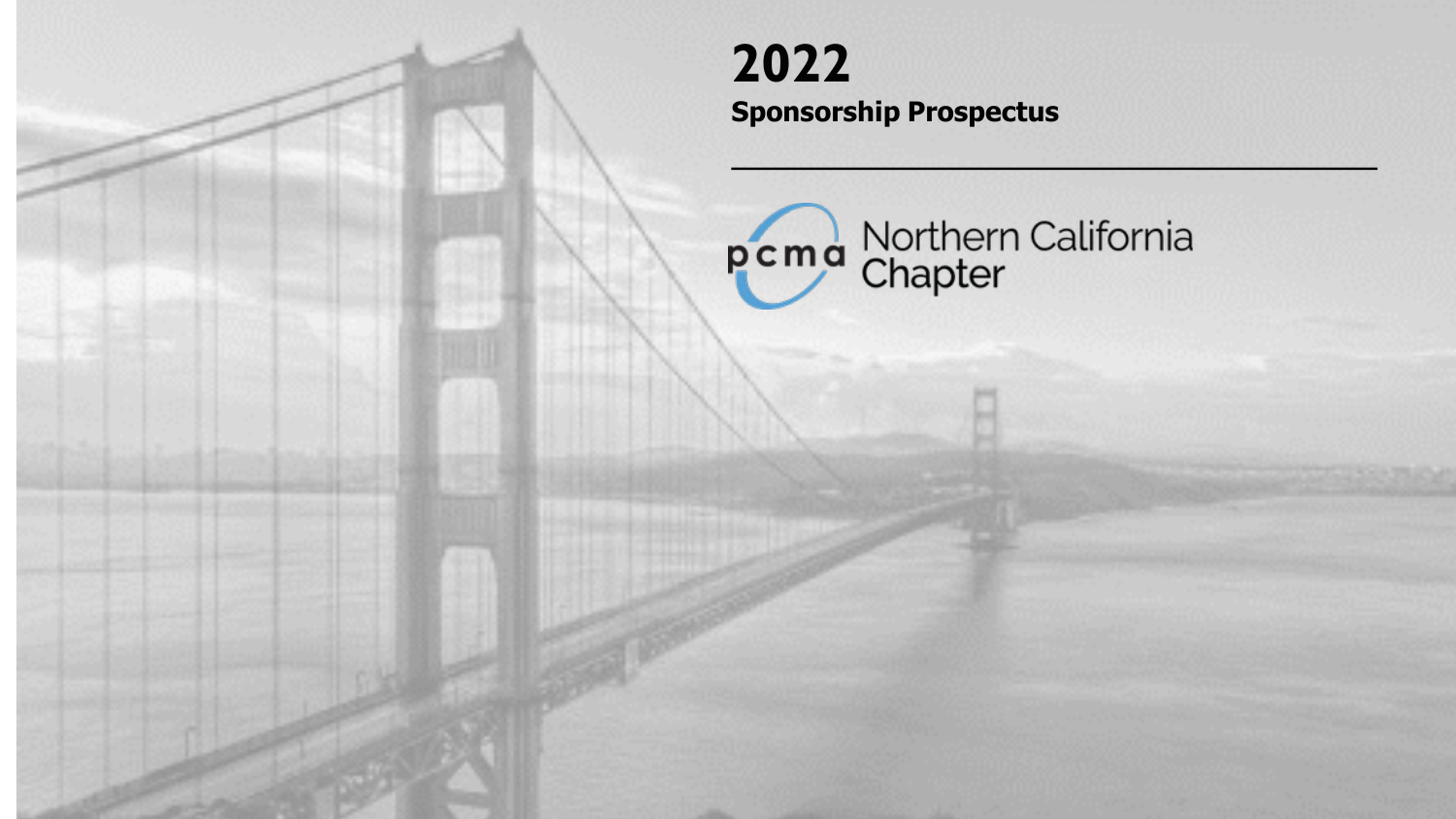### **Who is PCMA?**

• PCMA is the world's largest, most respected and most recognized network of business event strategists with over 8,000 members and an audience of 100,000 business event stakeholders across NorthAmerica, Europe, the Middle East and Asia. With 17 chapters and activities in 40 countries, PCMA is the global leader in business events.

## **Who are we?**

- The Northern California Chapter of PCMA offers cutting-edge programs, community service projects, professional recognition, and many other opportunities for our business event stakeholders.
- We have more than 240 members across Northern California with about 49% Planners and 51% Suppliers.

## **What We Do**

- Most importantly**we give back to our regional industry through scholarships and learning opportunities**. We do not stop there by also giving back to local charity organizations. Annual chapter engagements include:
	- $\checkmark$  Educational and networking programs averaging 50+individuals
	- $\checkmark$  BAMIES GALA attendance of 250+ attendees
	- $\checkmark$  Town Hall Meeting 75+ attendees
	- ✓ LEAP Full Day Educational Event 100+ attendees





**2022 SPONSORSHIP OPPORTUNITIES** 

# **~240**

**members across Northern California**

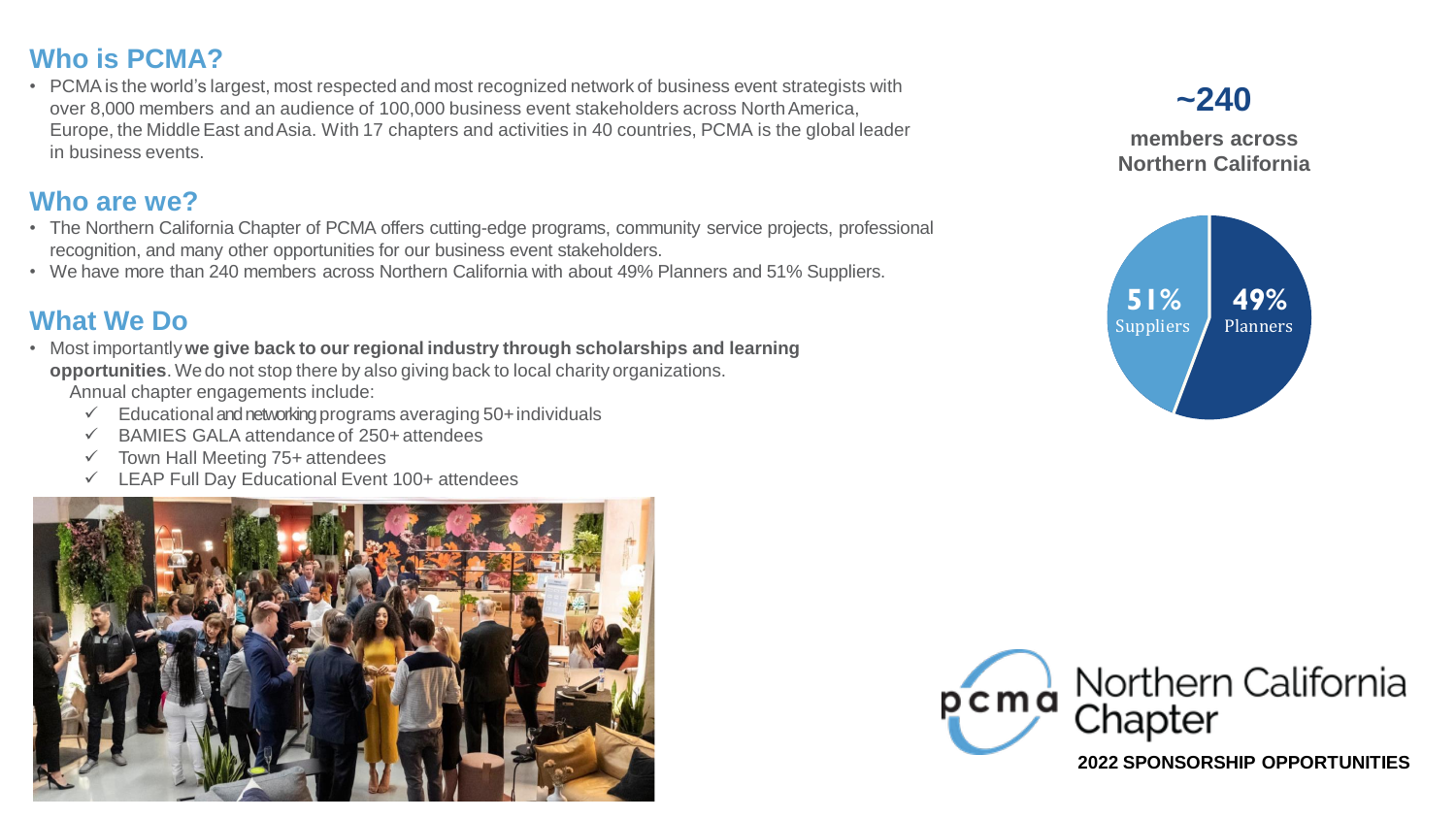### **2022 Sponsorship Opportunities**

The Northern California Chapter of PCMA sponsors are companies/organizations that believe in the work we do for our industry just as much as we do. It is with the help of each sponsor that we are able to make meaningful contributions to our profession. This year we are pivoting to a sponsorship program that is more focused on chapter level packages compared to our traditional event specific opportunities.All packages willrun from the signing date for one full year. If you see a package you are interested in, reach out to **Maria Dempsey**, at maria dempsey@yahoo.com, or **Angelica Perez** at [angelica.perez@49ers-smc.com](mailto:angelica.perez@49ers-smc.com) to start the conversation.

#### **Platinum Sponsors (2 Available) - \$10,000**

#### **Platinum Level - \$10,000**

- Prominent logo and name recognition on Chapter website
- Two minute presentation at all events
- Four (4) comp registrations at each event
- Six (6) Social Media Shoutouts
- One Sponsor Spotlight in online PCMA newsletter
- Collateral material provided by sponsor placed on each seat at all educational programs
- Verbal recognition at all Chapter events
- Logo and name recognition on signage at all chapter events
- Tabletop display during all networking receptions
- Recognition on email notifications promoting each chapter event
- Two (2) tables at the BAMIES
- Two minute video at LEAP event
- Sponsor selected registration question added to specified registration (ie: Do you hold off site events? Average spend?)
- First right of refusal for the following year







**2022 SPONSORSHIP OPPORTUNITIES**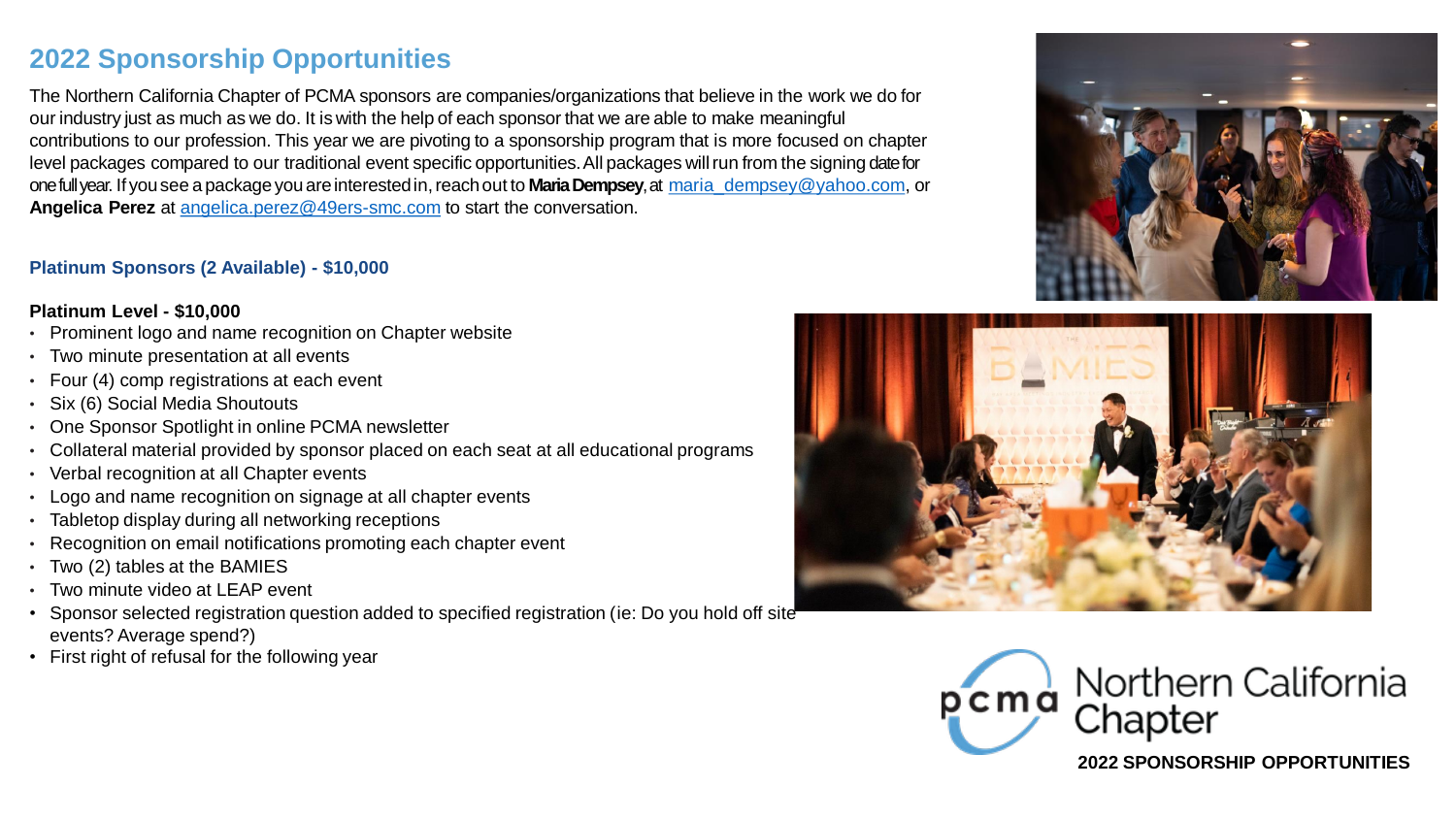#### **Diamond Level Sponsors (3 Available) - \$7,500**

- Prominent logo and name recognition on Chapter website
- Two minute presentation at three (3) events (excluding BAMIES)
- Two (2) comp registrations at each event
- Five (5) Social Media Shoutouts
- One Sponsor Spotlight in online PCMA newsletter
- Collateral material provided by sponsor placed on each seat at 4 educational programs
- Verbal recognition at all Chapter events
- Logo and name recognition on signage at all chapter events
- Tabletop display during all networking receptions
- Recognition on email notifications promoting each chapter event
- One (1) Table at the BAMIES
- Two minute video at LEAP event
- First right of refusal for the following year

### **Gold Level Sponsors (5 Available) - \$5,000**

- Prominent logo and name recognition on Chapter website
- Two minute presentation at two (2) events (excluding BAMIES)
- Two (2) comp registrations at each event
- Four (4) Social Media Shoutouts
- One Sponsor Spotlight in online PCMA newsletter
- Collateral material provided by sponsor placed on each seat at 3 educational programs
- Verbal recognition at all Chapter events
- Logo and name recognition on signage at all chapter events
- Tabletop display during two (2) networking receptions
- Recognition on email notifications promoting each chapter event
- One (1) Table at the BAMIES







**2022 SPONSORSHIP OPPORTUNITIES**